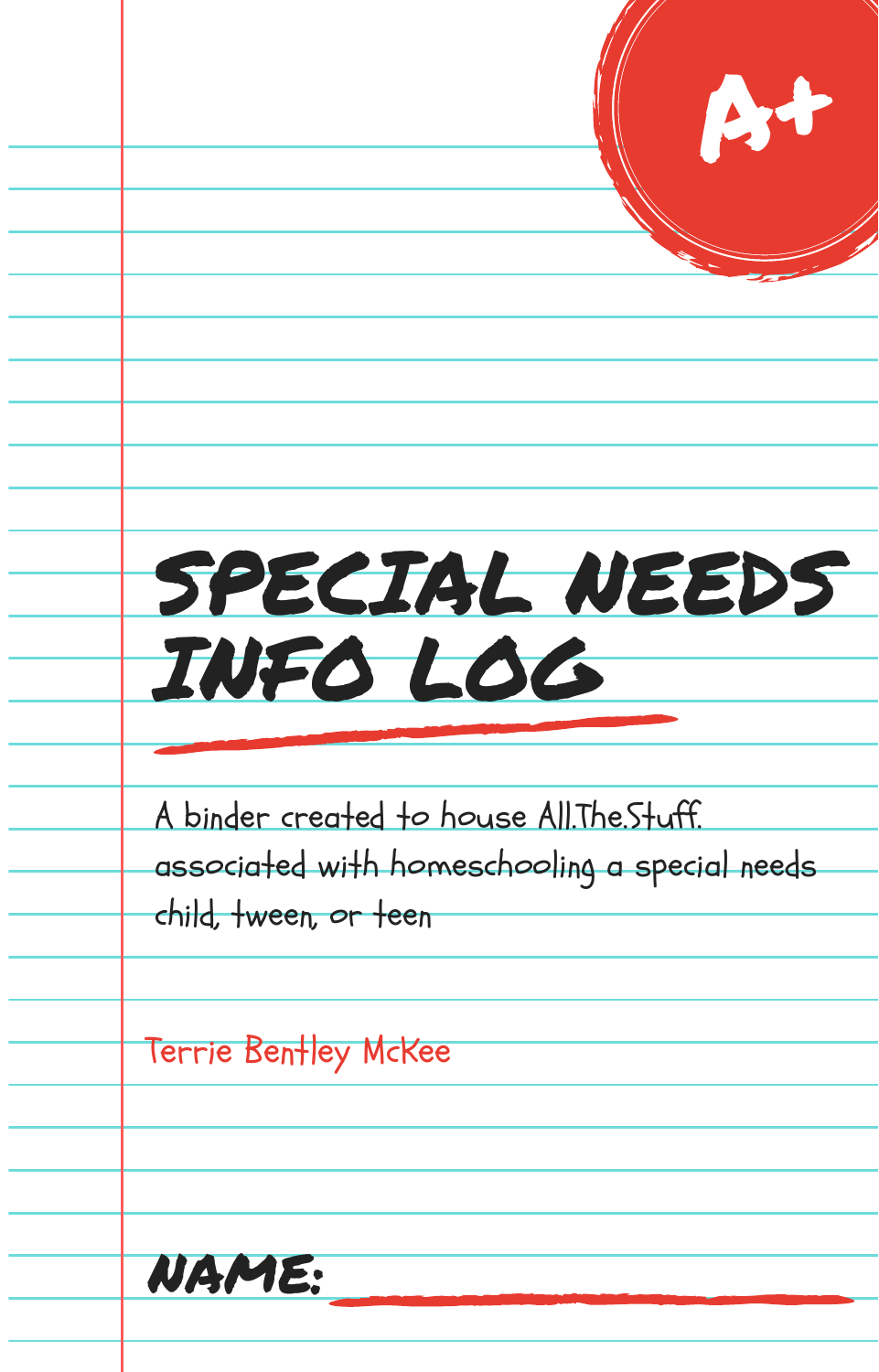|           | INFO                |  |
|-----------|---------------------|--|
|           | NAME:               |  |
|           | <b>BIRTHDATE:</b>   |  |
|           | <b>PARENTS:</b>     |  |
|           | OFFICIAL DIAGNOSIS: |  |
|           | DOCTOR:             |  |
| address   |                     |  |
| and       | SPECIALIST:         |  |
| phone,    |                     |  |
|           | <b>SPECIALIST:</b>  |  |
| practice, |                     |  |
| hame,     | SPECIALIST:         |  |
|           |                     |  |
| Include   |                     |  |
|           |                     |  |
|           |                     |  |
|           |                     |  |
|           |                     |  |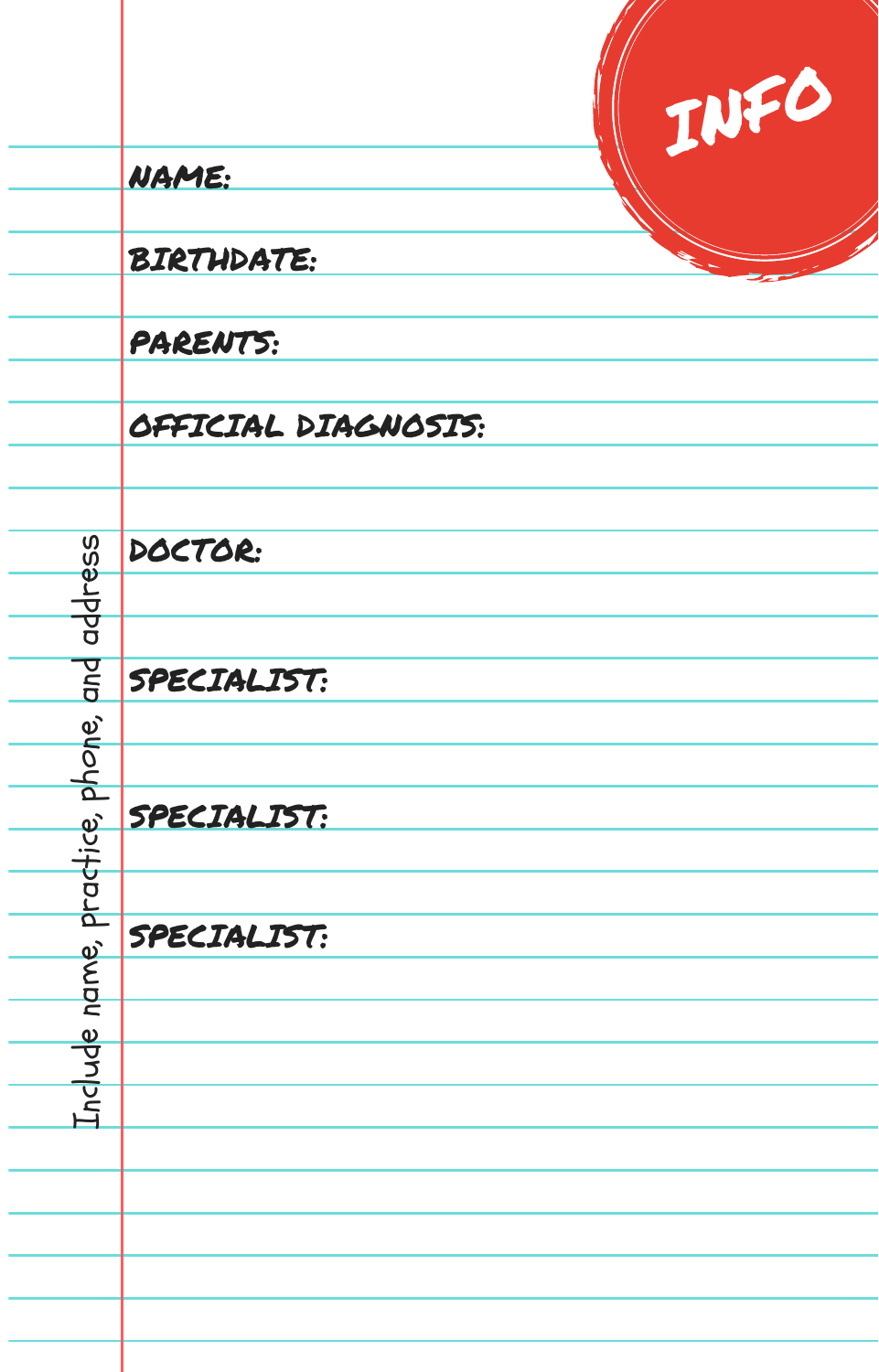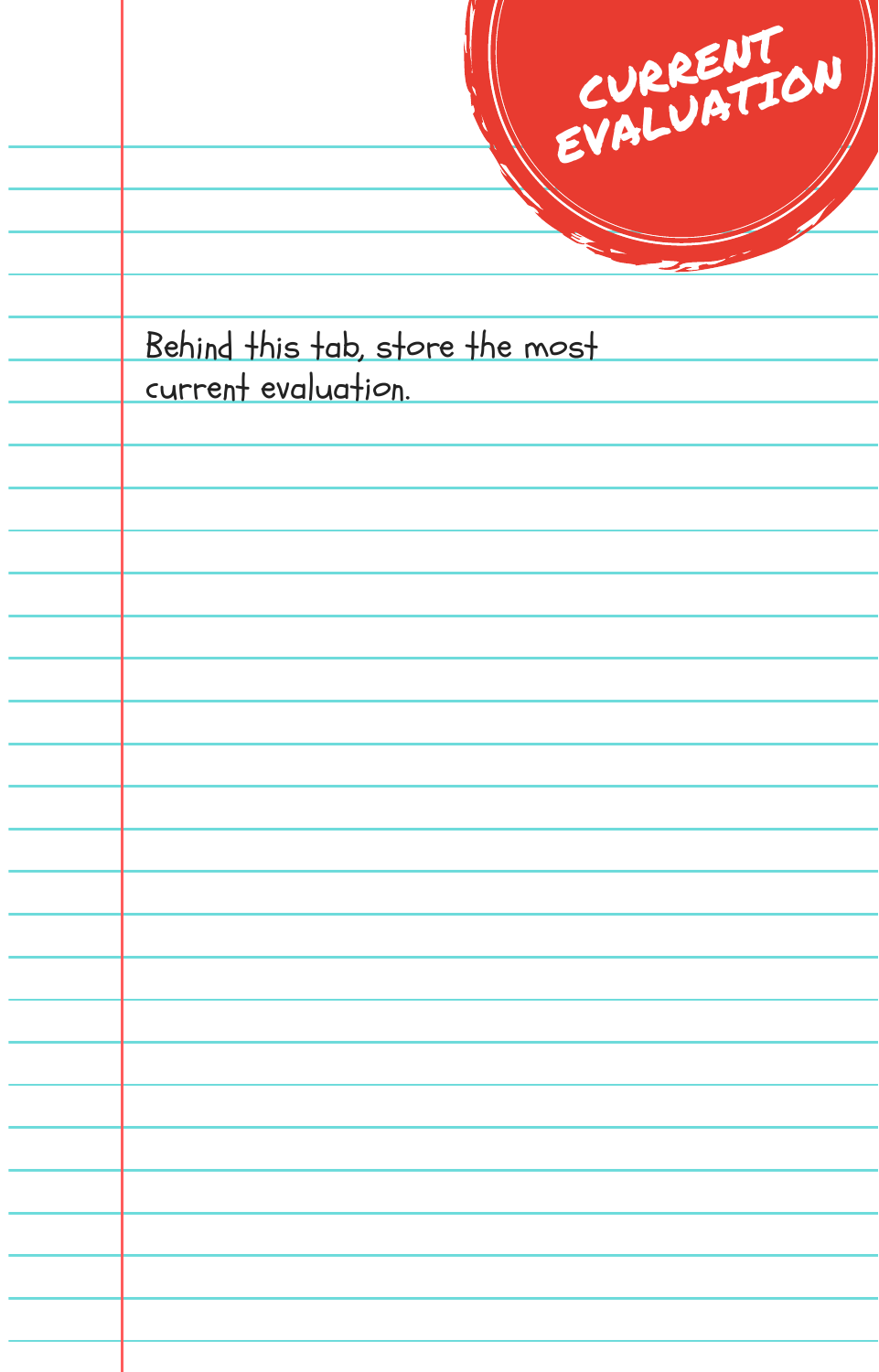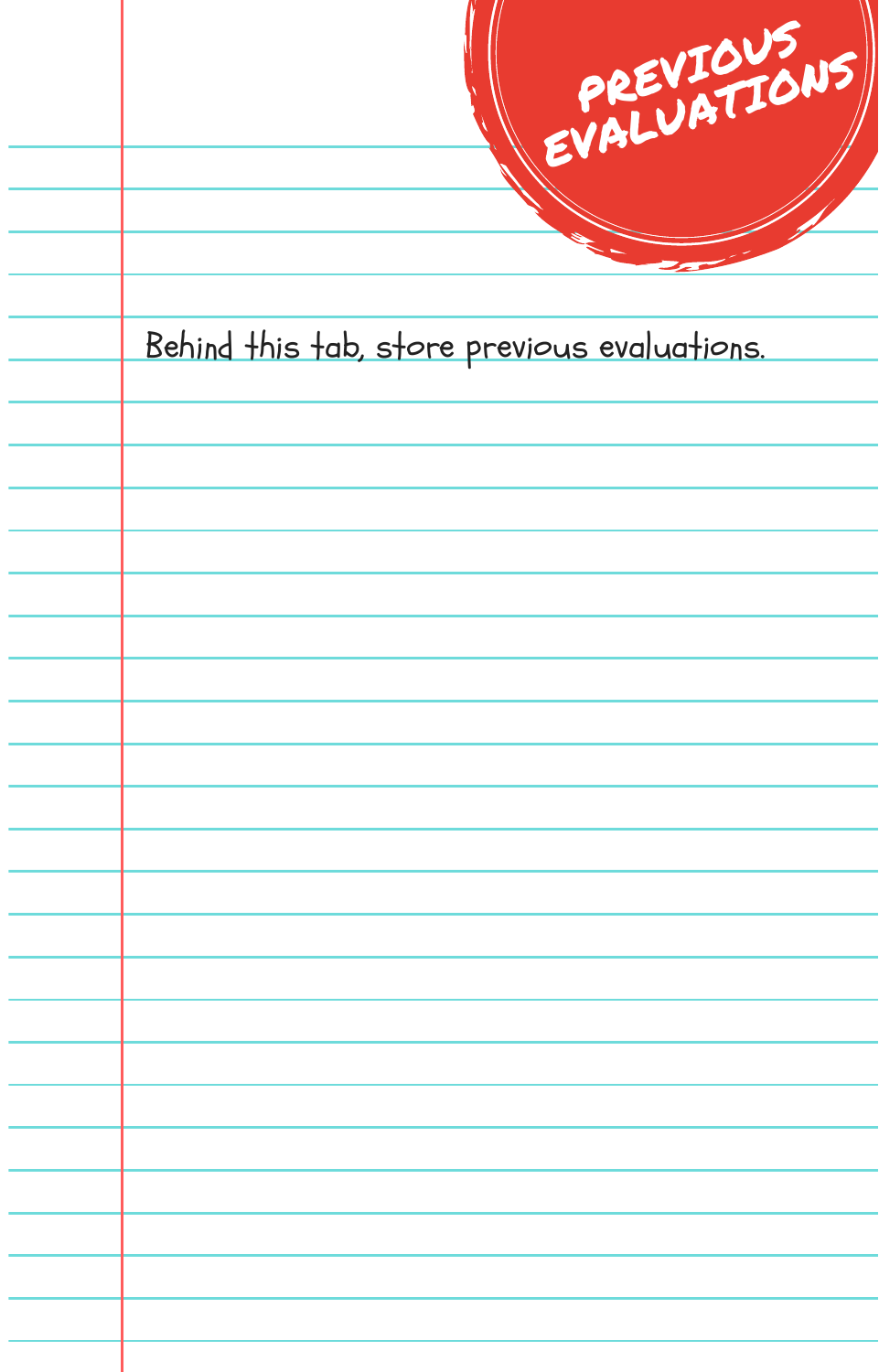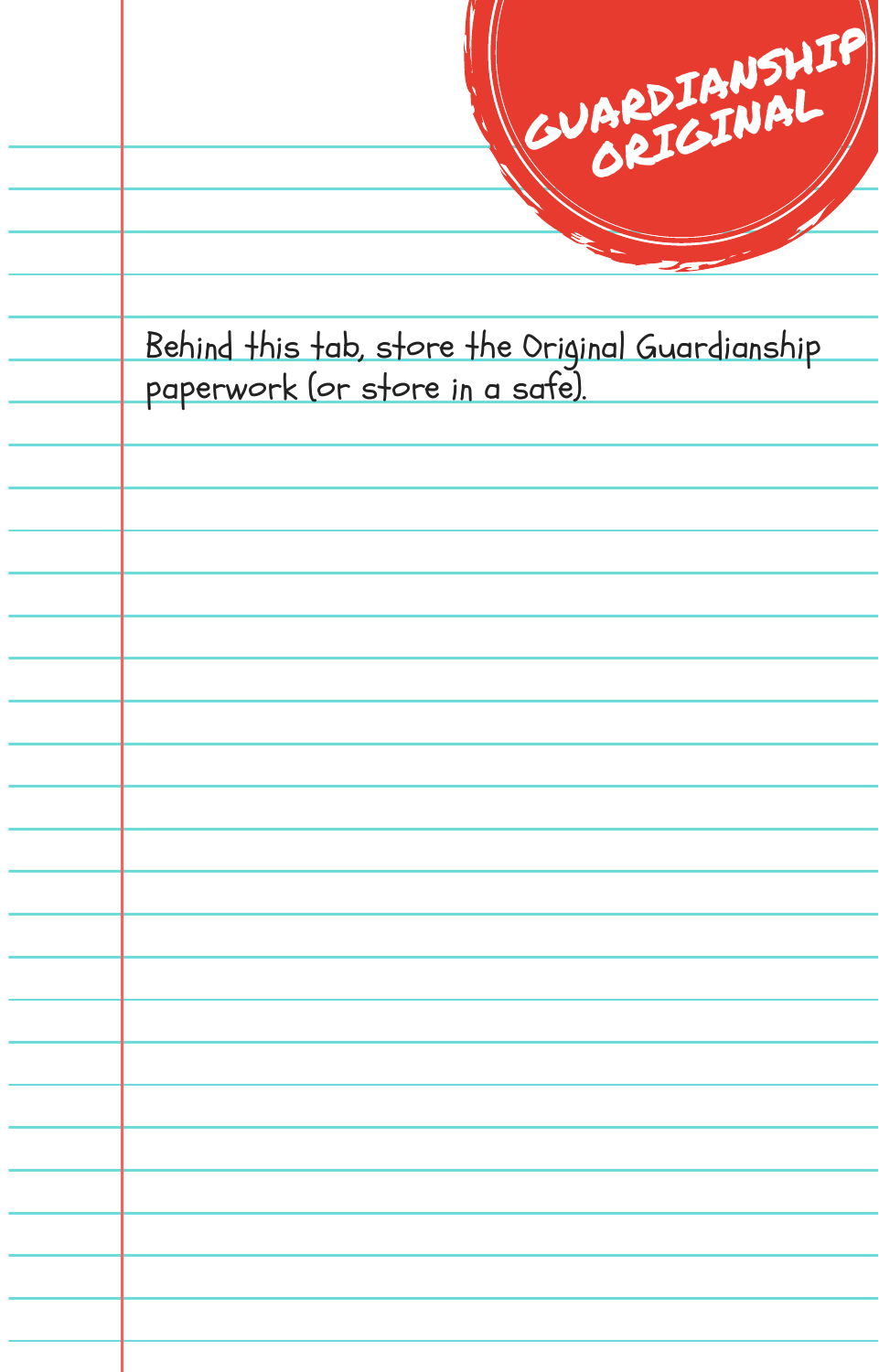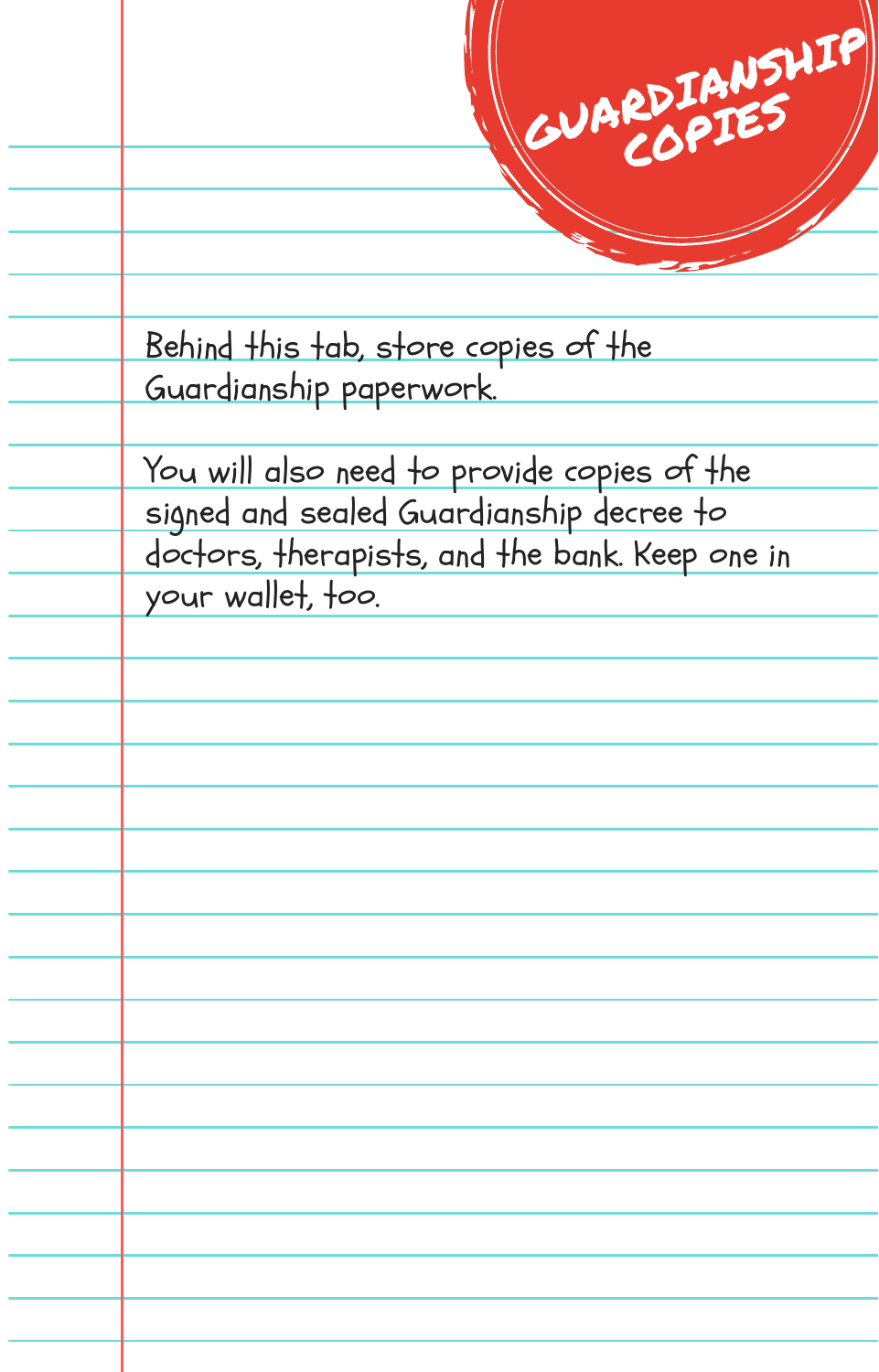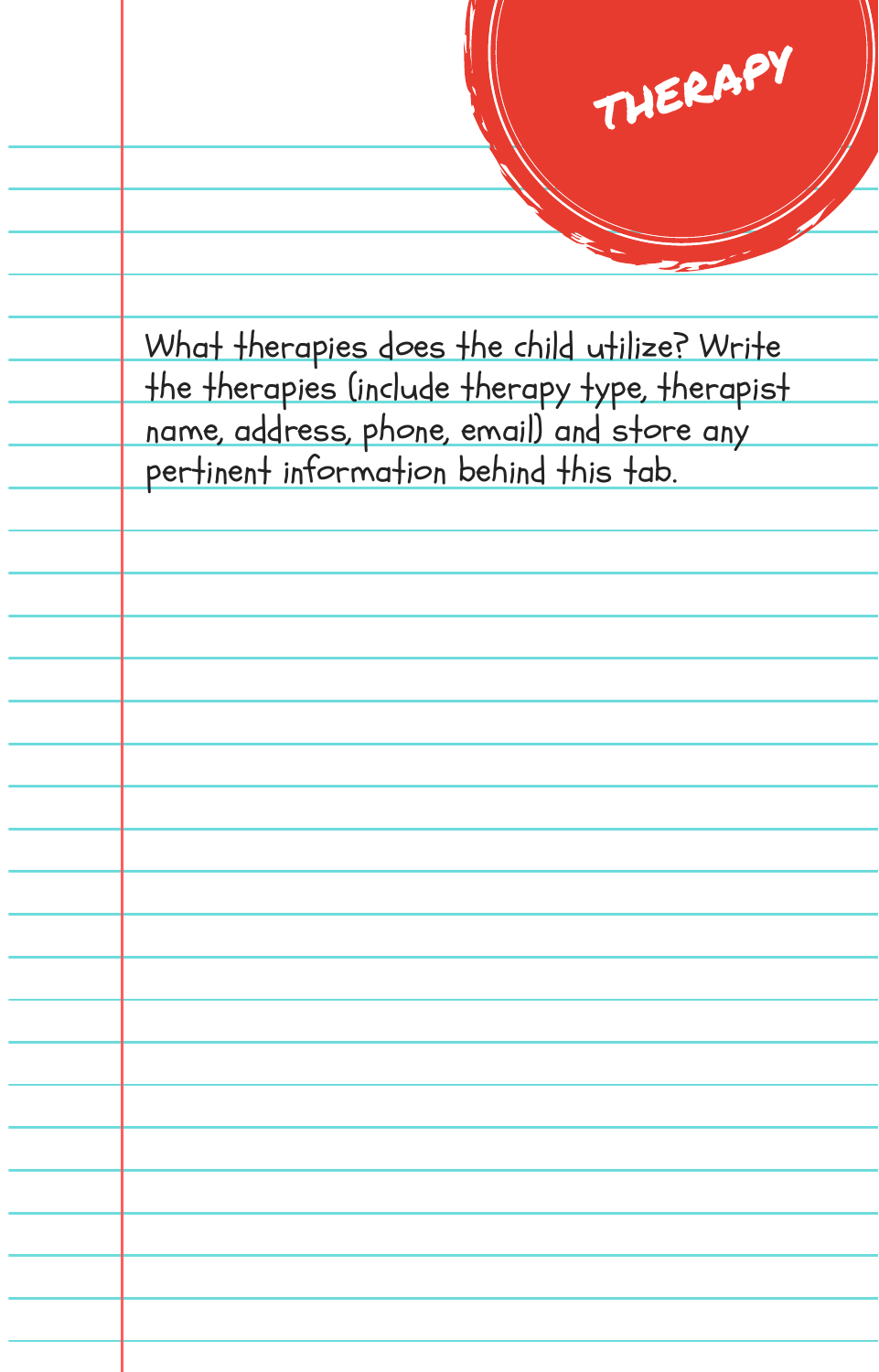EQUIPMENT What equipment does the child use on a regular basis? This could be a wheelchair or other mobility device, eyeglasses, therapeutic device, or some other equipment. List here, and store the receipts, manuals, or other paperwork behind this tab.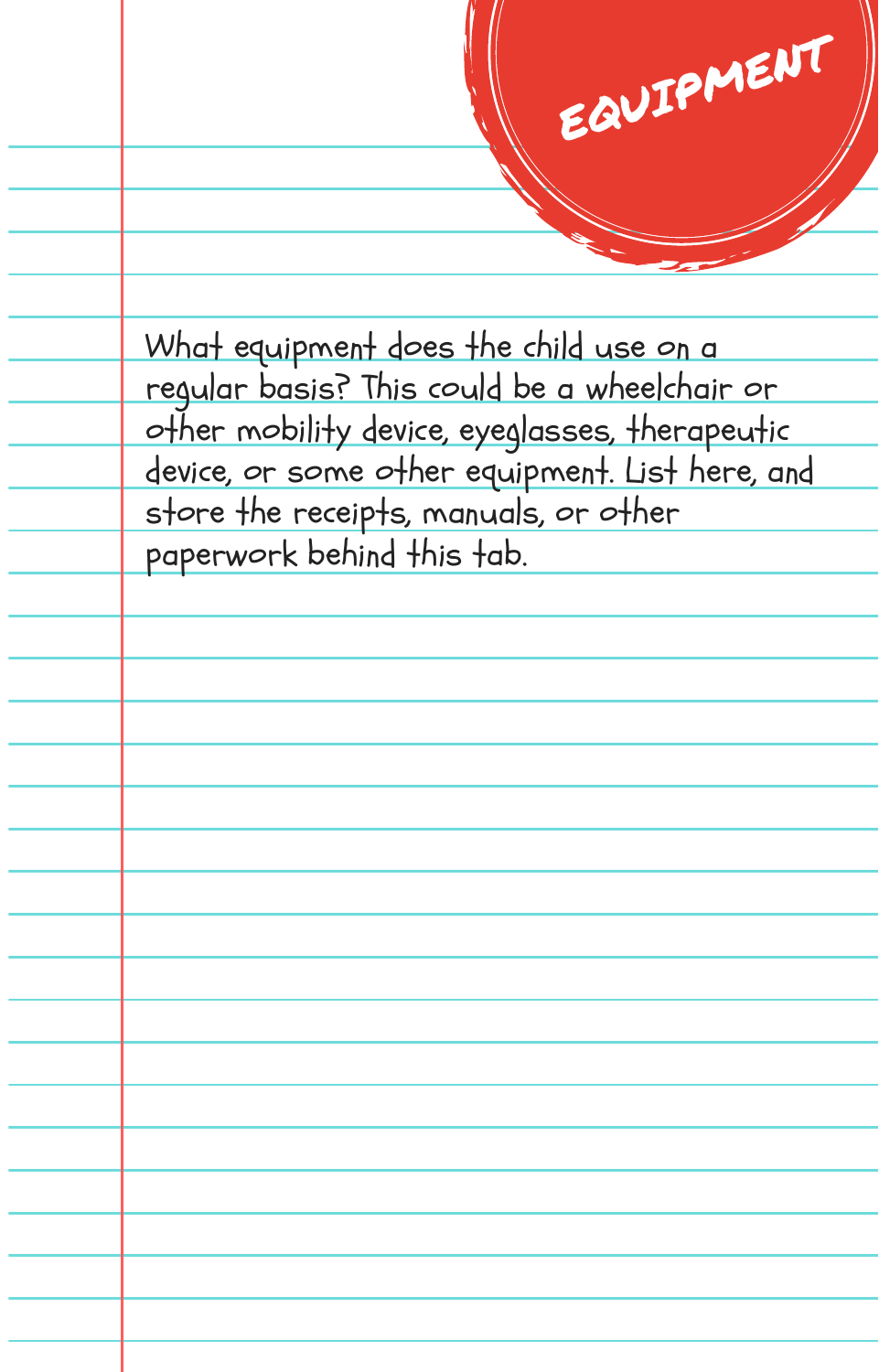|                                |      | What medication does the child take on a | MEDICATION |
|--------------------------------|------|------------------------------------------|------------|
| regular basis? List them here. |      |                                          |            |
| Medication                     | Dose | How often?                               | Purpose    |
|                                |      |                                          |            |
|                                |      |                                          |            |
|                                |      |                                          |            |
|                                |      |                                          |            |
|                                |      |                                          |            |
|                                |      |                                          |            |
|                                |      |                                          |            |
|                                |      |                                          |            |
|                                |      |                                          |            |
|                                |      |                                          |            |
|                                |      |                                          |            |
|                                |      |                                          |            |
|                                |      |                                          |            |
|                                |      |                                          |            |
|                                |      |                                          |            |
|                                |      |                                          |            |
|                                |      |                                          |            |
|                                |      |                                          |            |
|                                |      |                                          |            |
|                                |      |                                          |            |
|                                |      |                                          |            |